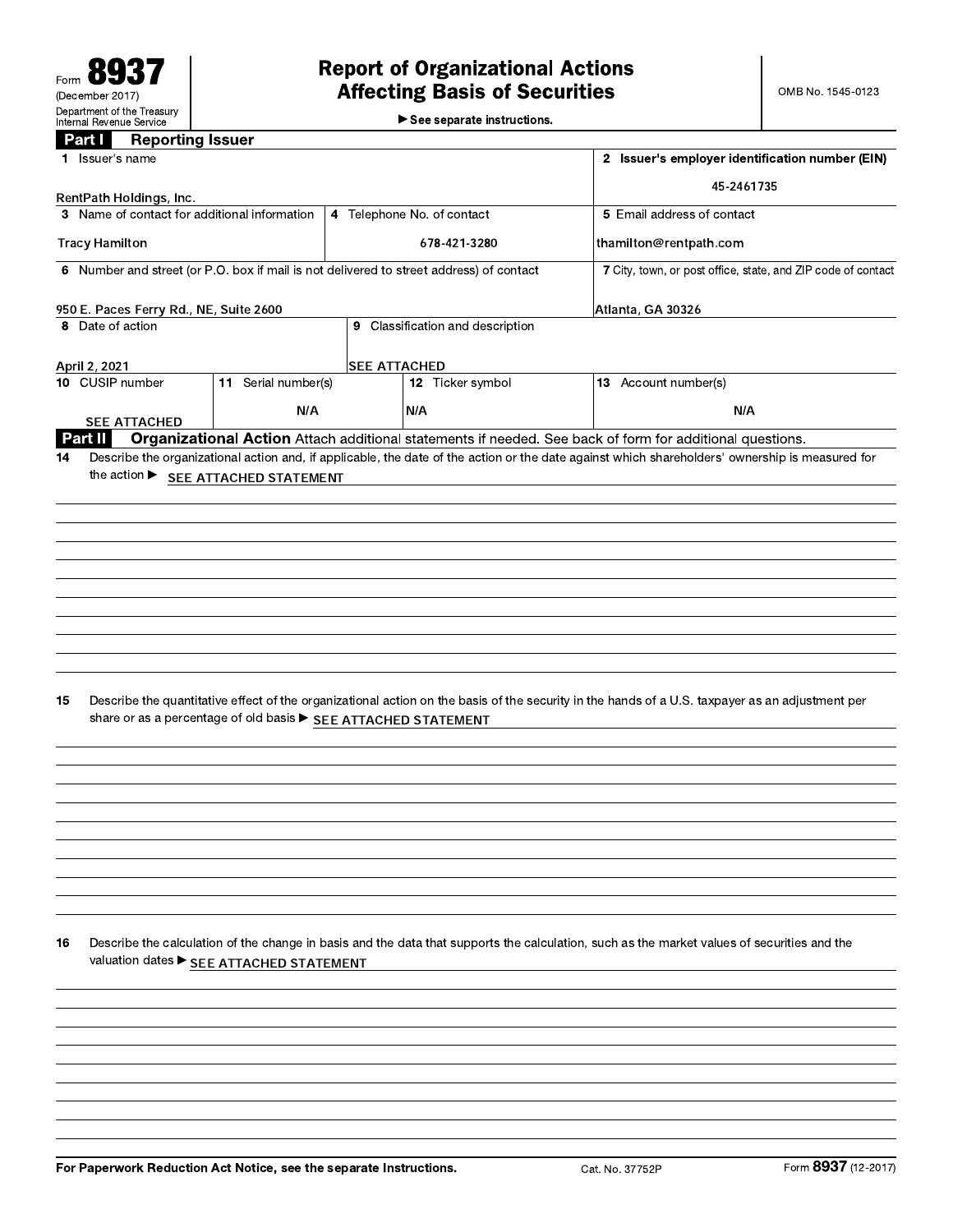List the applicable Internal Revenue Code section(s) and subsection(s) upon which the tax treatment is based  $17$ SEE ATTACHED STATEMENT

Can any resulting loss be recognized? > SEE ATTACHED STATEMENT 18

| 19 Provide any other information necessary to implement the adjustment, such as the reportable tax year $\blacktriangleright$ |
|-------------------------------------------------------------------------------------------------------------------------------|
| SEE ATTACHED STATEMENT                                                                                                        |

|                      | Under penalties of perjury, I declare that I have examined this return, including accompanying schedules and statements, and to the best of my knowledge and<br>belief, it is true, correct, and complete. Declaration of preparer (other than officer) is based on all information of which preparer has any knowledge. |                      |                                    |                                        |  |  |
|----------------------|--------------------------------------------------------------------------------------------------------------------------------------------------------------------------------------------------------------------------------------------------------------------------------------------------------------------------|----------------------|------------------------------------|----------------------------------------|--|--|
| Sign<br>Here         | Signature $\blacktriangleright$                                                                                                                                                                                                                                                                                          |                      | $Date \triangleright$              |                                        |  |  |
|                      | Print your name ▶ RICHARD MARTIN                                                                                                                                                                                                                                                                                         |                      | CFO<br>Title $\blacktriangleright$ |                                        |  |  |
| Paid                 | Print/Type preparer's name                                                                                                                                                                                                                                                                                               | Preparer's signature | Date                               | PTIN<br>if<br>Check  <br>self-employed |  |  |
| Preparer<br>Use Only | Firm's name $\blacktriangleright$                                                                                                                                                                                                                                                                                        |                      |                                    | Firm's $EIN$                           |  |  |
|                      | Firm's address $\blacktriangleright$                                                                                                                                                                                                                                                                                     |                      |                                    | Phone no.                              |  |  |
|                      | Send Form 8937 (including accompanying statements) to: Department of the Treasury, Internal Revenue Service, Ogden, UT 84201-0054                                                                                                                                                                                        |                      |                                    |                                        |  |  |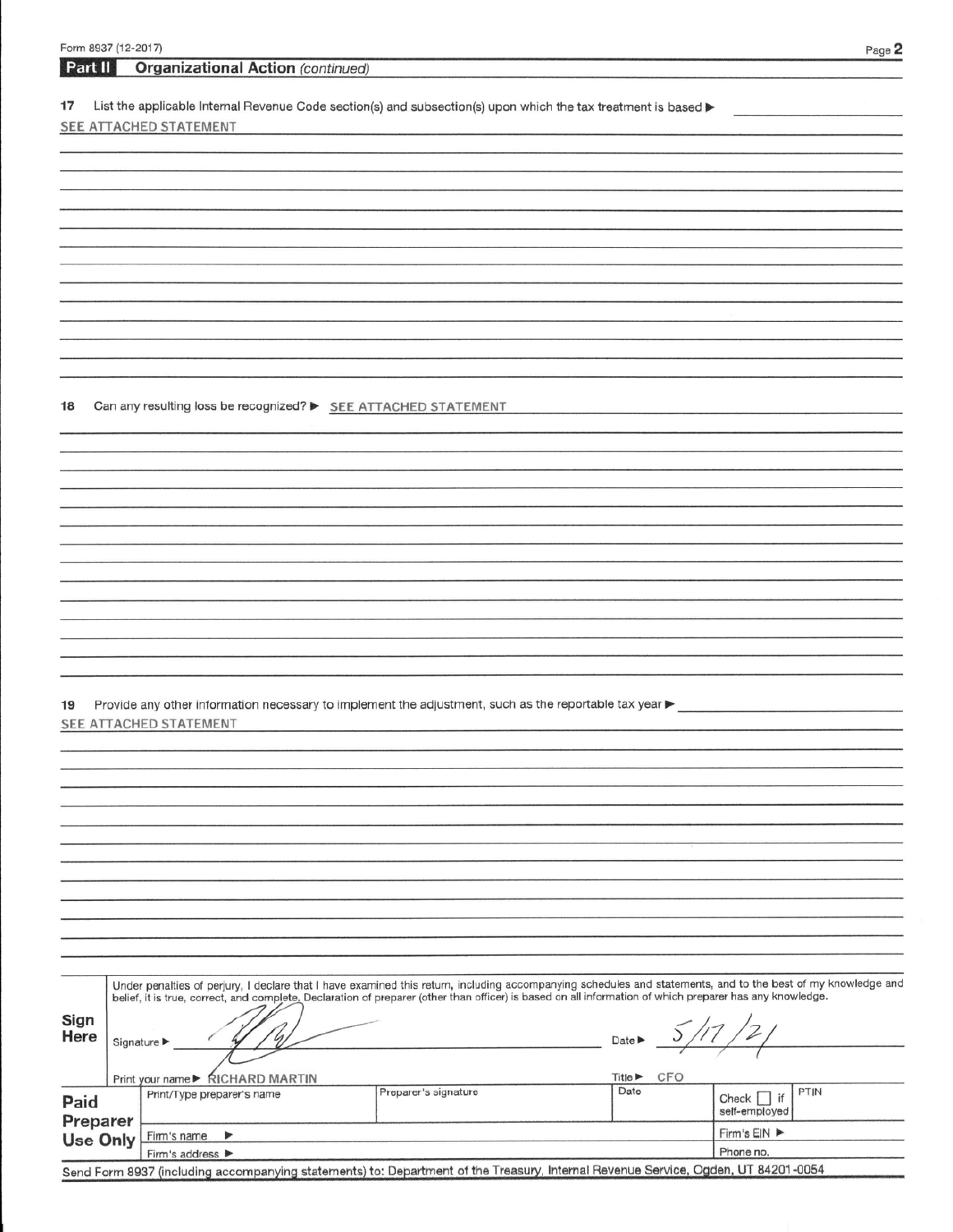#### **RentPath Holdings, Inc. FEIN: 45-2461735 Attachment to Form 8937 Report of Organizational Action Affecting Basis of Securities**

Disclaimer: The information contained in Form 8937 and this attachment does not constitute tax advice and does not purport to take into account any shareholder's specific circumstances. Shareholders are urged to consult their own tax advisors regarding U.S. tax consequences of the transactions described herein and the impact to tax basis resulting from the transaction.

## **Form 8937, Part I, Lines 9, 10 and 12**

| <b>Debt Instruments Exchanged</b>                                        | <b>CUSIP</b>           |
|--------------------------------------------------------------------------|------------------------|
| 2014 Senior Secured Term Loan - First Lien and Revolving credit facility | 76016VAF0<br>76016VAB9 |
| 2014 Senior Secured Term Loan - Second Lien                              | 76016VAE3              |

| <b>Common Stock of RentPath Holdings, Inc.</b> | <b>CUSIP</b> |
|------------------------------------------------|--------------|
| Old Common Stock                               | N/A          |

## **Form 8937, Part II, Line 14**

On February 12, 2020, RentPath Holdings, Inc. ("Holdings") and 11 affiliated debtors (collectively, the "Debtors") each filed a voluntary petition for relief under Chapter 11 of the United States Bankruptcy Code in the United States Bankruptcy Court for the District of Delaware (the "Bankruptcy Court"). The cases are jointly administered under Case No. 20-10312.

On April 7, 2020, the Debtors filed their Revised Plan of Reorganization and the Disclosure Statement related thereto. On June 10, 2020, the Bankruptcy Court entered an order confirming the Plan.<sup>1</sup>

On February 26, 2021, the Debtors filed their Amended Plan of Reorganization.

On April 1, 2021, the Bankruptcy Court entered an order confirming the Amended Plan.

On April 2, 2021 (the "Effective Date"), in accordance with the Amended Plan, the Sale Transaction Documents following the discharge pursuant to section 1141 of the Bankruptcy Code of Holdings, and of the other Debtors transferring assets pursuant to Article IV.C.1.a of the Amended Plan, of all Claims and liabilities (other than Assumed Liabilities) pursuant to the Amended Plan and this Order, the Sale Transaction was implemented in the following sequence: (i) first, (x) pursuant to sections 1123 and 1141(b) and 1141(c) of the Bankruptcy Code, all Acquired Assets were transferred to and vested in Reorganized Holdings, free and clear of all Liens (but excluding Permitted Liens), Claims, charges, interests, or other encumbrances in accordance with the Sale Transaction Documents, and (y) all Assumed Liabilities were transferred to Reorganized Holdings in accordance with the terms of the Sale Transaction Documents; (ii) second, (x) pursuant to sections 1123 and 1141(b) and 1141(c) of the Bankruptcy Code, all remaining property of the Debtors and their respective Estates that did not constitute Acquired Assets was transferred, as applicable, and vested in Wind Down Co free and clear of all Liens, Claims, charges, interests, or other encumbrances, and (y) all Claims and liabilities that were not Assumed Liabilities were transferred to Wind Down Co, as applicable; (iii) third, pursuant to sections 1123 and 1141(c) of the Bankruptcy Code, Redfin Corporation (the "Buyer") received 100% of the New Equity Interests free and clear

### 

 $1$  Unless otherwise defined herein, all capitalized terms have the same meaning as in the Amended Joint Chapter 11 Plan of Reorganization (the "Plan"), the Disclosure Statement, the Restructuring Support Agreement, and the Redfin Asset Purchase Agreement ("APA") approved and confirmed by the Bankruptcy Court on April 1, 2021.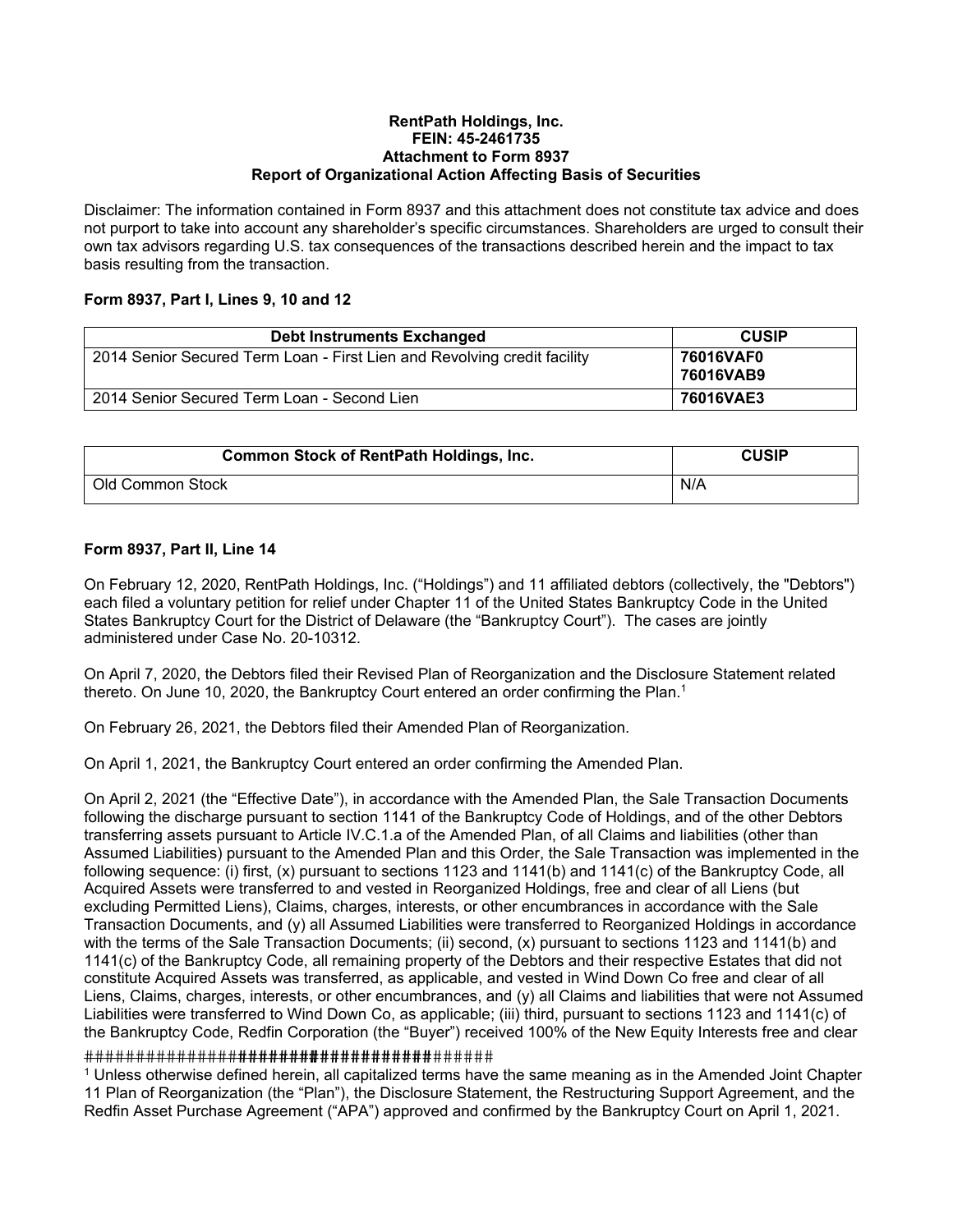of all Liens, Claims, charges, interests, or other encumbrances in accordance with the Sale Transaction Documents; and (iv) fourth, the Buyer remitted the Purchase Price (as defined in the Third Party APA) to an account or accounts designated by the Debtors or Wind Down Co, as applicable, in accordance with the Third Party APA for distribution in accordance with the Amended Plan.

### First Lien Claims

*Allowance:* The First Lien Claims were Allowed in the aggregate principal amount of \$529,092,644.79, plus interest, fees, expenses and other amounts arising and payable under and in accordance with the First Lien Loan Documents, to the extent permitted by the Bankruptcy Code.

On the Effective Date (or, to the extent there are any Wind Down Reversionary Assets, with respect to such assets, as soon as practicable thereafter), each such Holder was entitled to receive, up to the full amount of such Holder's Allowed First Lien Claim, its Pro Rata share of the Sale Proceeds Distributable Consideration less the Second Lien Claims Recovery Cash Pool less the Second Lien Sale Distribution Recovery.

## Second Lien Claims

*Allowance:* The Second Lien Claims were Allowed in the aggregate principal amount of \$173,863,958.33, plus interest, fees, expenses and other amounts arising and payable under and in accordance with the Second Lien Loan Documents, solely to the extent permitted by the Bankruptcy Code.

On the Effective Date (or, to the extent there are any Wind Down Reversionary Assets, with respect to such assets and to the extent of any distribution provided herein, as soon as practicable thereafter), each such Holder was entitled to receive its Pro Rata share of: (x) the Second Lien Claims Recovery Cash Pool; and (y) the Second Lien Sale Distribution Recovery.

## Parent Equity Interests

On the Effective Date, Parent Equity Interests were cancelled, released, and extinguished, and be of no further force or effect, whether surrendered for cancellation or otherwise, and there were no distributions for Holders of Parent Equity Interests on account of such Interests.

## **Form 8937, Part II, Line 15**

The following summary of certain U.S. federal income tax consequences is for informational purposes only and is not a substitute for tax advice based upon your individual circumstances. All holders of claims and interests are urged to consult their tax advisor.

### **Parent Equity Holders**

Parent Equity Interests were cancelled, released, and extinguished, there were no distributions for Holders of Parent Equity Interests on account of such Interests.

### U.S. Holders of Allowed First Lien Claims and Allowed Second Lien Claims

Pursuant to the Plan and the Stalking Horse APA, in complete and final satisfaction of the Allowed First Lien Claims and Allowed Second Lien Claims, holders of such Claims were entitled to receive Cash on or about the Effective Date, and were entitled to receive the right to additional distributions from Wind Down Co, representing the residual interest in the Wind Down Co Assets (including any interest in the Holdback Funds). Accordingly, a U.S. holder's interest in Wind Down Co is generally expected to—and the discussion herein assumes will—be treated as an equity interest in Wind Down Co for U.S. federal income tax purposes.

Wind Down Co is taxable as a corporation for U.S. federal income tax purposes. A U.S. holder of an Allowed First Lien Claim or Allowed Second Lien Claim will recognize gain or loss with respect to its Allowed Claim in an amount equal to the difference between (a) the sum of the amount of Cash received on or about the Effective Date, plus the aggregate fair market value of the equity ("stock") in Wind Down Co received, in exchange for such holder's Claims (other than any consideration attributable to a Claim for accrued but unpaid interest and possibly accrued original issue discount ("OID")) and (b) the adjusted tax basis of the Allowed Claim exchanged therefor (other than basis attributable to accrued but unpaid interest previously included in such holder's taxable income and possibly accrued OID).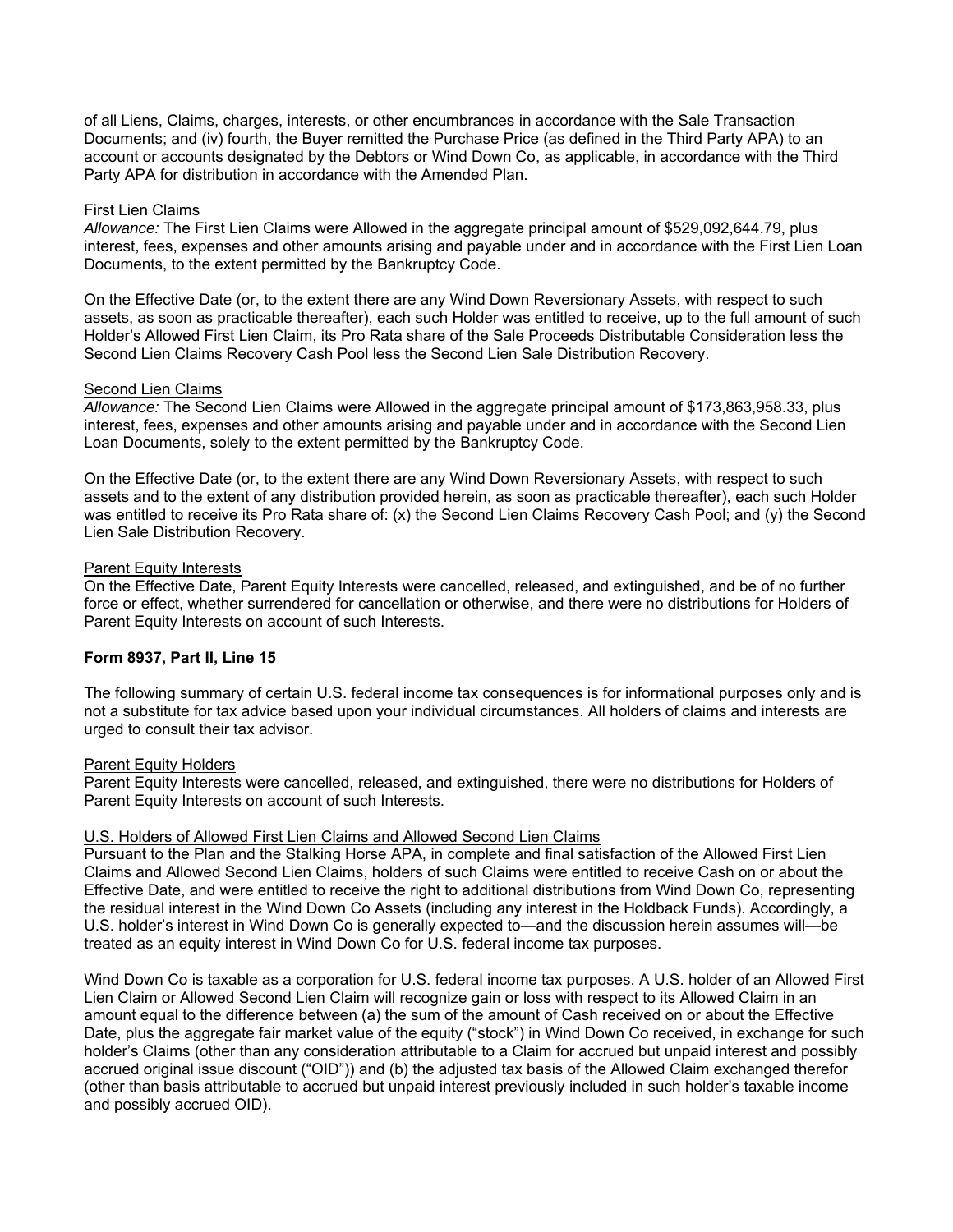The tax treatment of subsequent distributions by Wind Down Co if Wind Down Co is taxable as a corporation for U.S. federal income tax purposes will depend on whether or not such distributions are made pursuant to a plan of liquidation adopted by the board. Generally, if a subsequent distribution is made pursuant to a plan of liquidation, such distribution will be treated as a return of capital to the extent of a holder's tax basis in the stock (i.e., the fair market value of the stock when received), and thereafter as gain in respect of the sale or exchange of the stock. Otherwise, any distributions with respect to stock of Wind Down Co will be treated as a taxable dividend to the extent paid out of Wind Down Co's current or accumulated earnings and profits as determined under U.S. federal income tax principles, and will be includible by the U.S. holder as ordinary income when received. To the extent the amount of any distribution exceeds available earnings and profits with respect to such distribution, the excess will be applied against and will reduce the U.S. holder's adjusted tax basis (on a dollar-for-dollar basis) in respect of the stock as to which the distribution was made, but not below zero. Any remaining excess will be treated as gain from the sale or exchange of Wind Down Co stock. Depending on the type of holder and the holder's particular circumstances, a taxable dividend may be a qualified dividend entitled to a lower tax rate or may be eligible for a dividends received deduction (the benefits of which may be mitigated by the extraordinary dividend rules).

In general, to the extent that any consideration received pursuant to the Plan by a U.S. holder of an Allowed First Lien Claim or Allowed Second Lien Claim is received in satisfaction of accrued interest during the holder's holding period, such amount should be taxable to the U.S. holder as interest income (if not previously included in the U.S. holder's gross income). Conversely, a U.S. holder may recognize a deductible loss to the extent any accrued interest or accrued OID was previously included in its gross income and is not paid in full.

The Plan provides that, unless otherwise required by law (as reasonably determined by the Plan Administrator), consideration received in respect of an Allowed Claim is allocable first to the principal amount of the Claim (as determined for U.S. federal income tax purposes) and then, to the extent of any excess, to the remainder of the Claim, including any Claim for accrued but unpaid interest (in contrast, for example, to a pro rata allocation of a portion of the exchange consideration received between principal and interest, or an allocation first to accrued but unpaid interest). See Article VI.F of the Plan. There is no assurance that the IRS will respect such allocation for U.S. federal income tax purposes. U.S. holders are urged to consult their own tax advisors regarding the allocation of consideration and the inclusion and deductibility of accrued but unpaid interest for U.S. federal income tax purposes.

Where gain or loss is recognized by a U.S. holder, the character of such gain or loss as long-term or short-term capital gain or loss or as ordinary income or loss will be determined by a number of factors, including the tax status of the holder, whether the Allowed First Lien Claim or Allowed Second Lien Claim constitutes a capital asset in the hands of the holder and how long it has been held, whether the Claim was acquired at a market discount, and whether and to what extent the holder previously claimed a bad debt deduction.

A U.S. holder that purchased its Claims from a prior holder at a "market discount" (relative to the principal amount of the Claims at the time of acquisition) may be subject to the market discount rules of the Tax Code. In general, a debt instrument is considered to have been acquired with "market discount" if its holder's adjusted tax basis in the debt instrument is less than (a) its stated redemption price at maturity (which generally would be equal to the stated principal amount if all stated interest was required to be paid in cash at least annually) or (b) in the case of a debt instrument issued with OID, its revised issue price, in each case, by at least a de minimis amount. Under the market discount rules, any gain recognized on the satisfaction of Claims (other than in respect of a Claim for accrued but unpaid interest) generally will be treated as ordinary income to the extent of the market discount accrued (on a straight line basis or, at the election of the holder, on a constant yield basis) during the holder's period of ownership, unless the holder elected to include the market discount in income as it accrued. If a holder of a Claim did not elect to include market discount in income as it accrued and thus, under the market discount rules, was required to defer all or a portion of any deductions for interest on debt incurred or maintained to purchase or carry its Claim, such deferred amounts should become deductible at the time of the exchange.

## Non-U.S. Holders of Allowed First Lien Claims and Allowed Second Lien Claims

A non-U.S. holder of Allowed First Lien Claims or Allowed Second Lien Claims generally will not be subject to U.S. federal income or withholding tax on any gain recognized in a fully taxable exchange or recapitalization